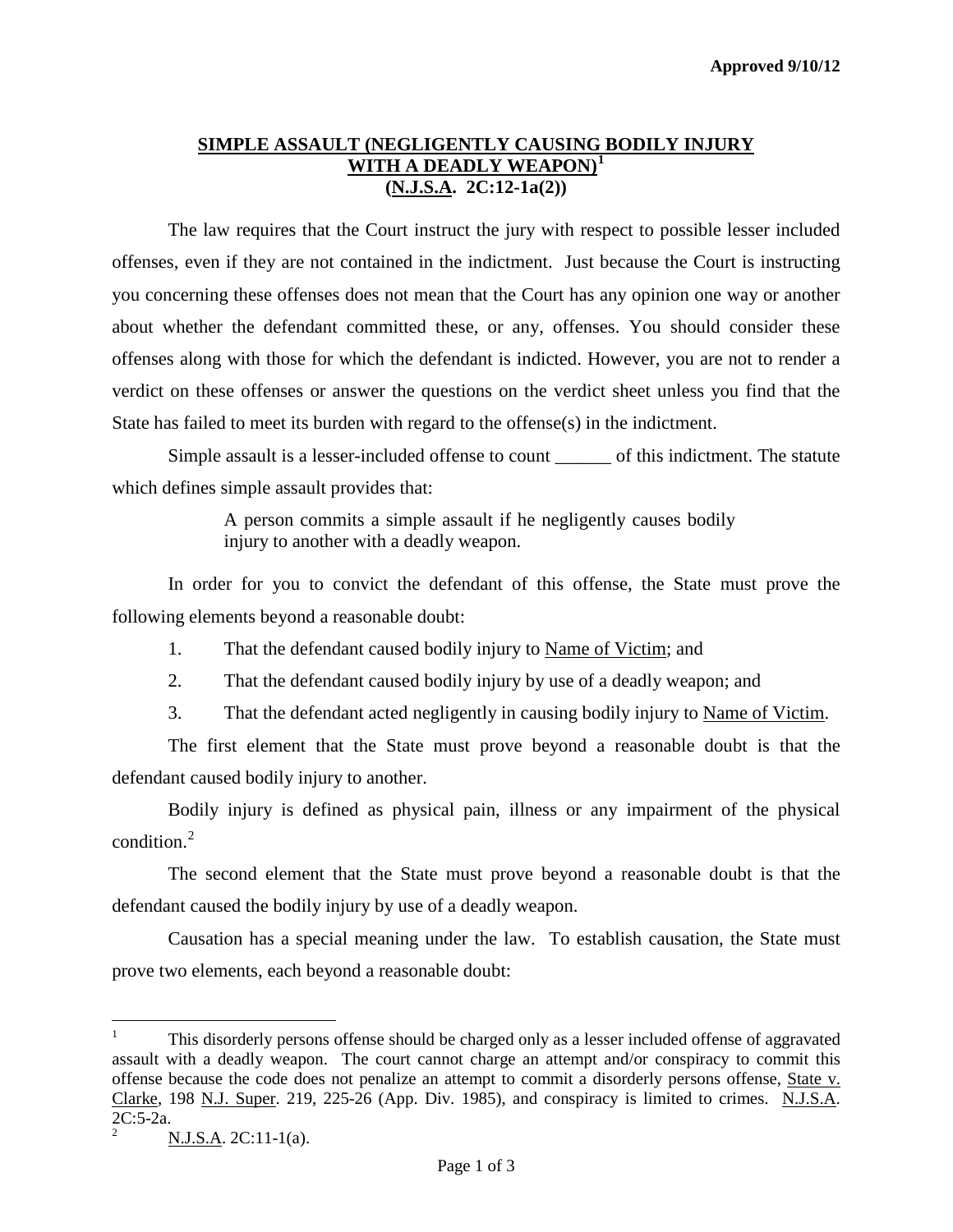#### **SIMPLE ASSAULT (NEGLIGENTLY CAUSING BODILY INJURY WITH A DEADLY WEAPON) N.J.S.A. 2C:12-1a(2)**

First, that but for the defendant's conduct, Name of Victim would not have sustained bodily injury.

Second, that the bodily injury sustained by Name of Victim was within the risk of which the defendant should have been aware. If not, it must involve the same kind of injury or harm as the probable result, and must also not be too remote, too accidental in its occurrence or too dependent on another's volitional act to have a just bearing on the defendant's liability or on the gravity of his/her offense. In other words, the State must prove beyond a reasonable doubt that the bodily injury sustained by Name of Victim was not so unexpected or unusual that it would be unjust to find the defendant guilty of a simple assault.

A deadly weapon is any firearm or other weapon, device, instrument, material or substance, whether animate or inanimate, which in the manner it is used or is intended to be used is known to be capable of producing death or serious bodily injury. Serious bodily injury means bodily injury that creates a substantial risk of death or that causes serious permanent disfigurement, or protracted loss or impairment of the function of any bodily member or organ.

The third element that the State must prove beyond a reasonable doubt is that the defendant acted negligently in causing bodily injury to Name of Victim.

A person acts negligently when he/she should be aware of a substantial and unjustifiable risk (of causing bodily injury). The risk must be of such a nature and degree that defendant's failure to perceive it, considering the nature and purpose of his/her conduct and the circumstances known to him/her, involves a gross deviation from the standard of care that a reasonable person would observe in the same situation.<sup>[3](#page-0-2)</sup> In other words, for you to find that defendant acted negligently, you must be satisfied beyond a reasonable doubt that defendant should have been aware of a substantial and unjustifiable risk that his/her conduct would cause bodily injury to Name of Victim.

# **[CHARGE WHERE APPROPRIATE]**

[When the actual victim was one other than the intended victim, add: It is immaterial that (name the victim) was or was not the intended victim.]<sup>[4](#page-1-0)</sup>

# **[CHARGE IN ALL CASES]**

 $\overline{3}$  $\frac{3}{4}$  See N.J.S.A. 2C:2-2b(4).

<span id="page-1-0"></span><sup>4</sup> N.J.S.A. 2C:2-3d.